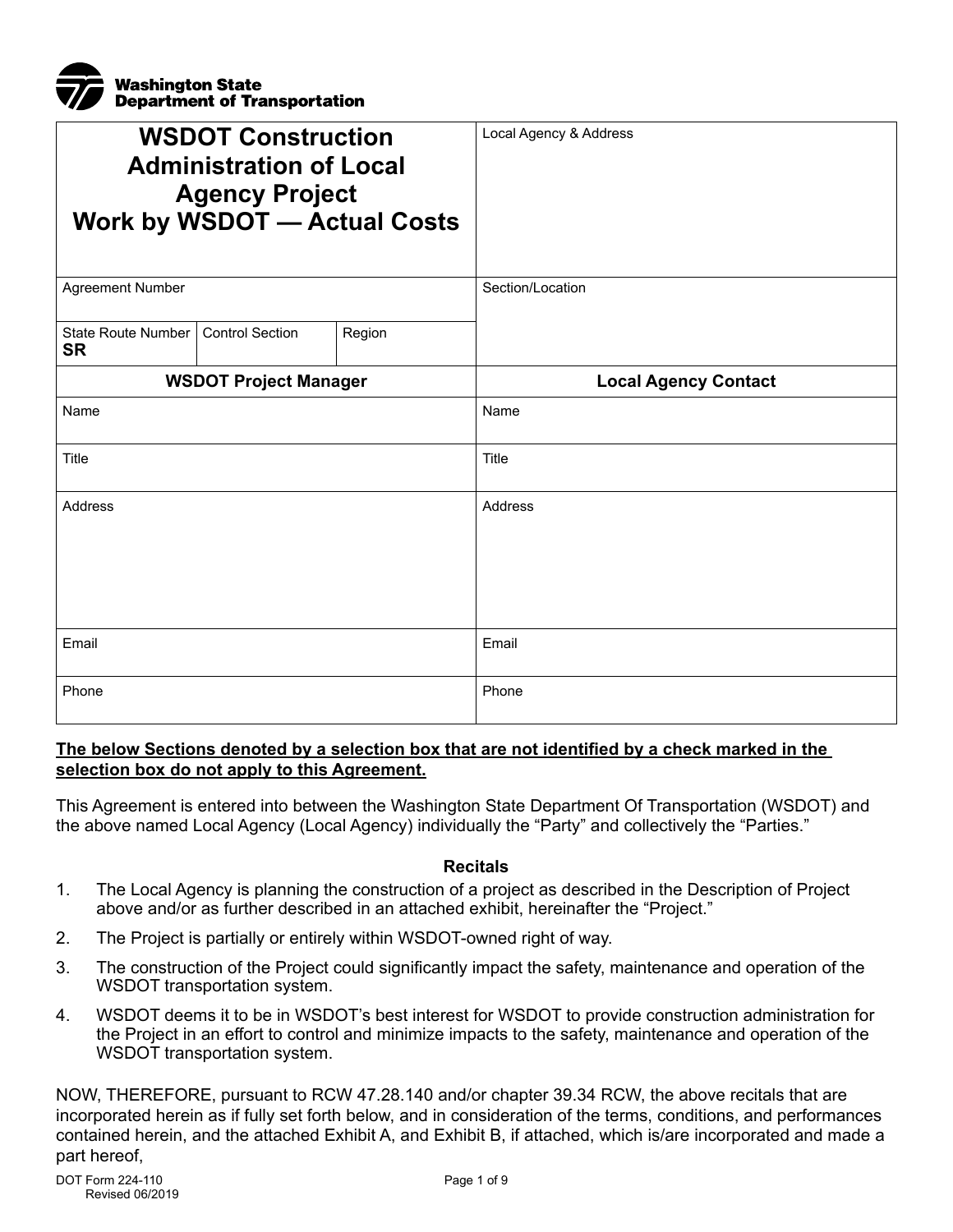# **It Is Mutually Agreed As Follows:**

#### **1. Purpose**

1.1 WSDOT, on behalf of the Local Agency, agrees to perform construction administration for the Project, as further provided herein and pursuant to the attached exhibits. Exhibit A is the Cost Estimate. Exhibit B, if attached, further defines the Project.

## **2. Design: WSDOT Approval**

The Local Agency may contact WSDOT's Project Manager or his/her designee (hereinafter Project Manager), to determine the appropriate design review process requirements.

2.1 The Local Agency agrees not to advertise the Project for bids before receiving the following WSDOT written approvals for the portions of the Project located within WSDOT-owned right of way:

- (a) Design Approval;
- (b) Project Development Approval;
- (c) Plans, Specifications, and Cost Estimate (PS&E) Approval; and
- (d) Construction Start Date approval.
- 2.1.1 Project design and design documentation shall conform to WSDOT's Design Manual and policies.

### **OR**

- ◯ 2.1 The Local Agency agrees not to advertise the Project for bids before receiving the following WSDOT written approvals for the portions of the Project located within WSDOT-owned right of way:
	- (a) Plans, Specifications, and Cost Estimate (PS&E) Approval; and
	- (b) Construction Start Date approval.
	- 2.1.1 Project design shall conform to WSDOT's Design Manual and policies.
- 2.2 WSDOT may require that the Parties jointly conduct a Project constructability review and that the Local Agency incorporate the changes recommended by the review into the plans, specifications, and estimates (PS&E) before advertising the Project for bids. The following shall be available before conducting the Project constructability review.
	- (a) Cross sections including critical cross sections at key locations;
	- (b) Staging plan describing and showing how the Project will be constructed;
	- (c) Draft hydraulic report; and
	- (d) Draft geotechnical report.
- 2.3 The Local Agency agrees to develop the PS&E in accordance with the Washington State Standard Specifications for Road, Bridge and Municipal Construction and amendments thereto, current as of the date of contract advertisement (Standard Specifications).

 $\Box$  2.4 The Local Agency has previously agreed under a separate agreement, agreement

No. \_\_\_\_\_\_\_\_\_\_\_\_\_\_\_\_\_\_\_\_\_\_\_\_\_, to have WSDOT provide Project design and PS&E review services, including but not limited to STATE review of all Project submittals and coordination efforts with the Local Agency prior to advertisement (AD) of the Project for bids. Upon execution of this Agreement, agreement

No.  $\frac{1}{100}$  shall terminate once all payments under that agreement are received by WSDOT, and the provisions of this Agreement, including reimbursement in accordance with Section 8, shall control the Parties' obligations with respect to the Project.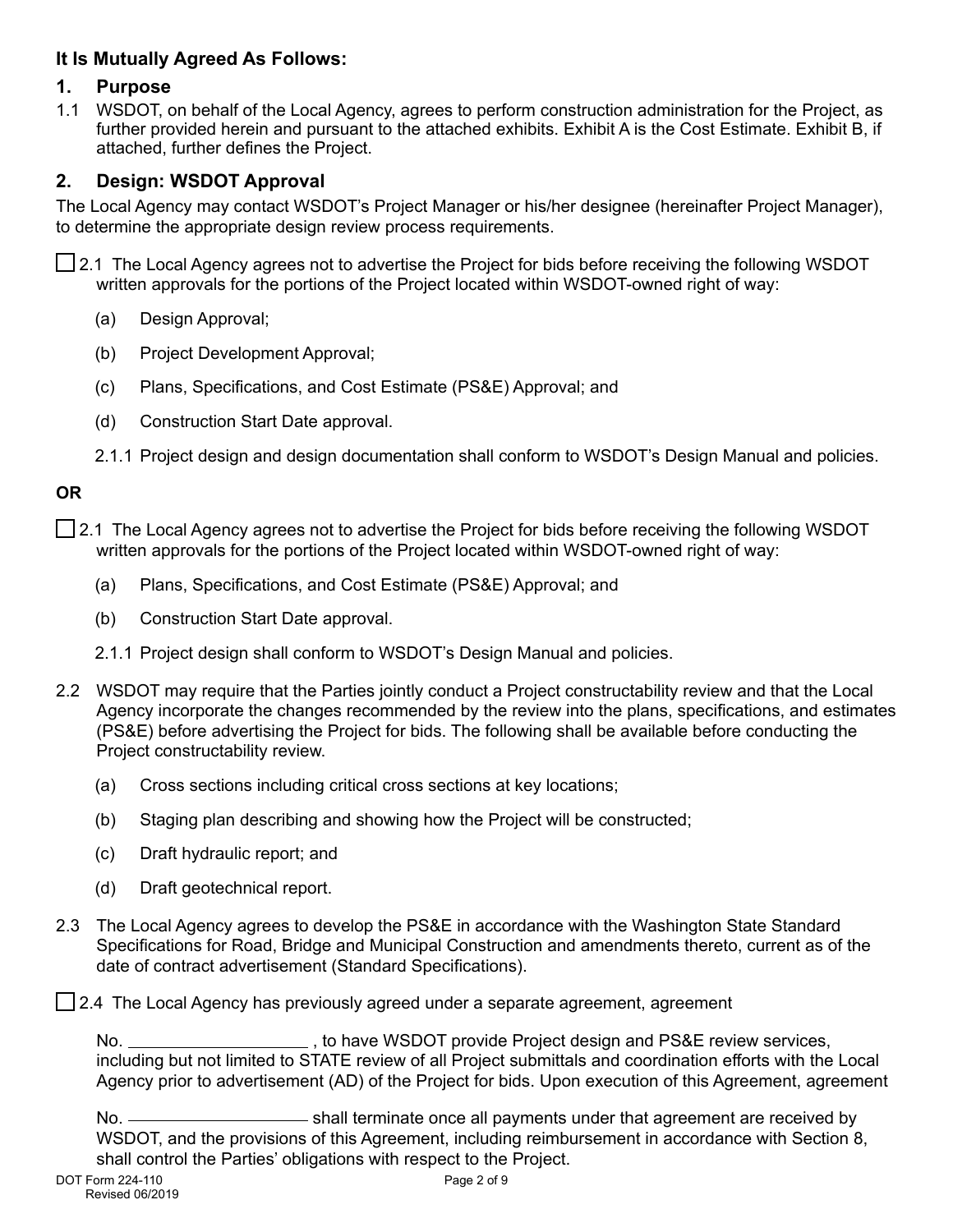- □ 2.4 The Local Agency hereby agrees to have WSDOT provide Project design and PS&E review services, including but not limited to WSDOT review of all Project submittals and coordination efforts with the Local Agency prior to advertisement (AD) of the Project for bids, hereinafter the "Services." Reimbursement shall be in accordance with Section 8.
- 2.5 All WSDOT reviews and approvals provided for herein are solely for the benefit of WSDOT and not for the benefit of the Local Agency or any other third party.

### **3. Permitting, Right of Way, Ad and Award**

- 3.1 The Local Agency shall be responsible to secure the following for the Project:
	- (a) State Environmental Policy Act (SEPA) approval;
	- (b) National Environmental Policy Act (NEPA) approval, if applicable;
	- (c) All permits; and

(d) Right of way, including temporary construction easements needed to construct the Project, and an executed WSDOT airspace lease, cooperative agreement, or maintenance agreement, pursuant to Section 12.2, if required.

3.2 The Local Agency shall advertise the Project for bids, prepare and issue any addenda, and award and execute the Project construction contract. Any Project addenda affecting WSDOT-owned right of way must be reviewed and approved by WSDOT prior to issuance.

## **4. Construction Administration**

- 4.1 WSDOT agrees to provide construction administration for the Local Agency's Project construction contract. The executed Project contract plans, addenda, and specifications (hereinafter Contract) are by this reference made a part of this Agreement as if fully attached and incorporated herein. WSDOT's Project Manager will provide all necessary services and tools to provide construction administration, including but not limited to: answering questions during advertisement, surveying, inspection, materials testing, and the representation necessary to administer the Contract construction to ensure that the Project is constructed in accordance with the Contract.
- 4.2 The Local Agency may elect to have certain construction administration elements and/or tools provided in whole or in part by its contractor (hereinafter Contractor), if included as a Contract bid item, or by the Local Agency. Any construction administration to be performed by the Local Agency's Contractor or by the Local Agency shall require WSDOT prior written approval.
- 4.3 The Local Agency agrees that both formal and informal communication between the Local Agency and its Contractor shall be through WSDOT's Project Manager. The Local Agency shall make WSDOT's Project Manager aware by copy or written account of any direct communication affecting the Contract. WSDOT's Project Manager shall communicate regularly with the Local Agency to keep the Local Agency up-to-date on all significant issues affecting the Project.
- 4.4 The Local Agency may also inspect the Project. All contact between the Local Agency's inspector(s) and the Contractor shall be only through WSDOT's Project Manager or his/her designee.
- 4.5 WSDOT will provide the Local Agency with monthly progress reports, which will include details regarding progress of the Contract work, working days, updates to the Contractor's critical path schedule, progress estimates for payments to the Contractor, estimated costs for WSDOT's construction administration, Contract changes, and a comparison of planned vs. actual quantities.
- 4.6 WSDOT will prepare the final construction documentation in conformance with the WSDOT Construction Manual. Unless "as-built" plans are to be maintained and provided by the Contractor as part of the Contract, WSDOT will maintain one set of plans as the official "as-built" set and make notations in red ink of all plan revisions as required by WSDOT's Construction Manual. WSDOT will submit one reproducible set of as-built plans to the CITY within six (6) months of final Project acceptance pursuant to Section 7.

# **OR**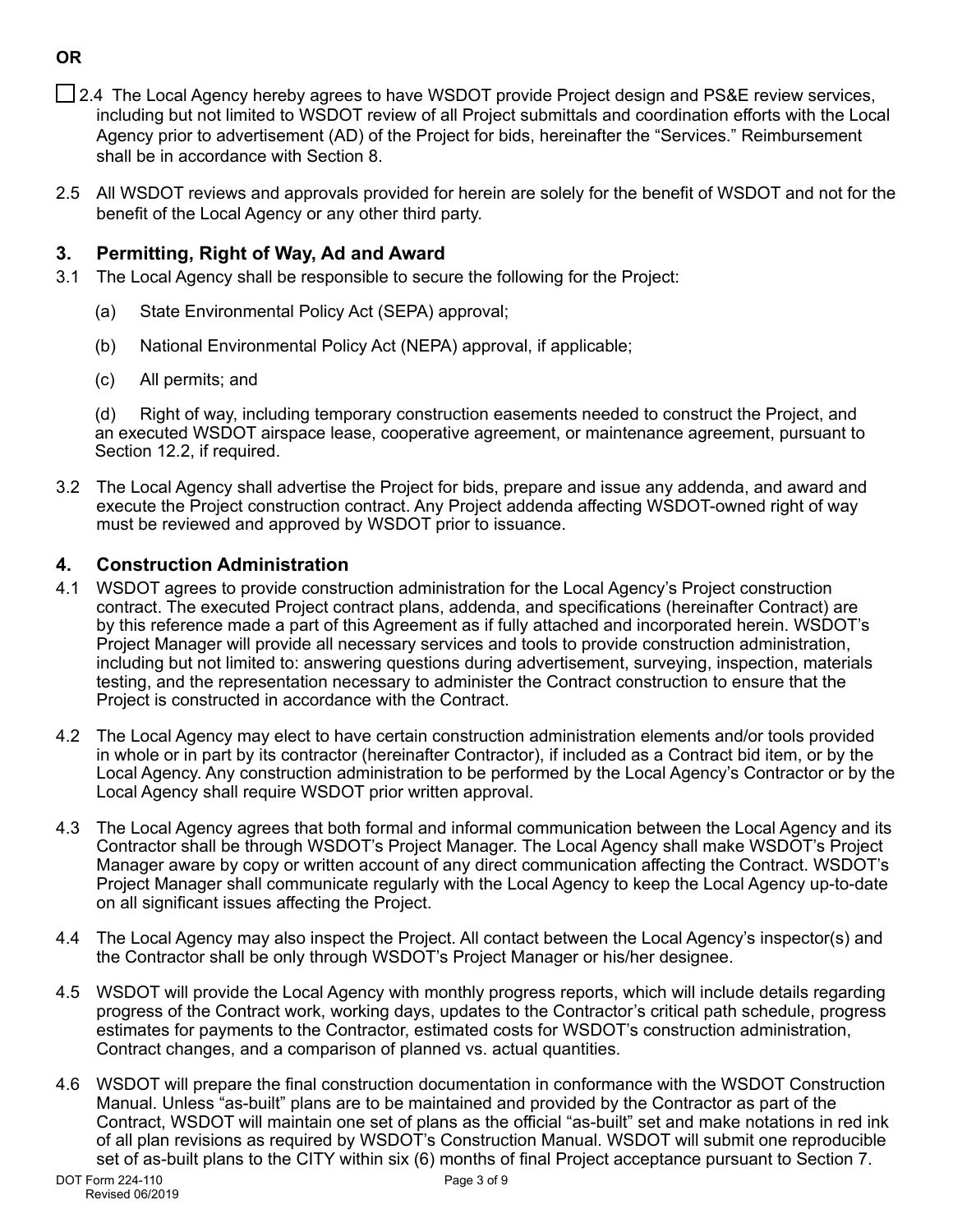- 4.7 Should for any reason, the Local Agency decide not to complete the Project after construction has begun, WSDOT, in its sole discretion, shall determine what work must be completed to restore state facilities and/ or right of way to a condition and configuration that is safe for public use, operation, and maintenance, and the Local Agency agrees that WSDOT shall have the authority to direct the Contractor to complete the restoration. The Local Agency agrees that all costs associated with Contract termination, including but not limited to engineering, completing state facility and right of way restoration, and Contractor claims, will be the sole responsibility of the Local Agency. If the Contractor is not available to restore the state facilities and right of way, WSDOT may perform, or contract to perform, the restoration work at Local Agency expense. Payment to WSDOT shall be pursuant to Section 8. This section shall survive the termination of this Agreement.
- 4. 8 Upon completion of the Project, WSDOT shall submit all Project construction records, except WSDOT's copy of the "as-built" plans, to the Local Agency for retention. The Local Agency agrees to maintain these records for not less than six (6) years.

### **5. Contract Changes**

- 5.1 Changes to the Contract will be documented by change order as defined in the Standard Specifications. WSDOT shall prepare all change orders in accordance with WSDOT's Construction Manual (M41-01), current edition.
- 5.2 Required change orders are change orders that involve any or a combination of the following:

(a) Changes in the work, work methods, working days, or quantities as necessary to satisfactorily complete the scope of the Project within WSDOT-owned right of way.

(b) Mitigating an emergency or safety threat to the traveling public.

All other change orders shall be considered elective.

- 5.3 WSDOT will advise the Local Agency of any proposed change order as soon as reasonably practical.
- 5.4 WSDOT will develop required change orders, secure signatures from the Contractor, approve and submit final required change orders to the Local Agency for execution and payment.
- 5.5 The Local Agency authorizes WSDOT to initiate, negotiate, document, approve, and direct the Contractor by either verbal or written direction in all matters regarding required changes described in Section 5.2.
- 5.6 WSDOT reserves the right, when necessary due to emergency or safety threat to the traveling public, as solely determined by WSDOT, to direct the Contractor to proceed with work associated with a required change prior to the Local Agency's execution of the change order. If time permits, WSDOT will provide an opportunity for the Local Agency to review the required change before providing direction to the Contractor.
- 5.7 In the event that the Local Agency disagrees with WSDOT's determination of a required change, the Local Agency may pursue resolution under Section 13.5, Disputes. However, any delays to the Contract due to the Local Agency pursuing the Disputes process shall be at Local Agency expense.
- 5.8 The Local Agency may request additions or modifications to the Contract through WSDOT. These additions or modifications shall be deemed elective change orders. WSDOT will direct the Contractor to implement elective change(s), provided that the change(s) comply with the Standard Specifications, Project permits, and state and federal laws, rules, regulations, and design policies. WSDOT will develop elective change orders, secure signatures from the Contractor and submit final elective change orders to the Local Agency for approval, execution, and payment, except when approval and execution of the elective change order by the Local Agency is not required pursuant to Section 5.13.
- 5.9 Changes to structures within WSDOT-owned right of way must be reviewed and approved by WSDOT Bridge Office and WSDOT Geotechnical Division of the Materials Laboratory before implementation.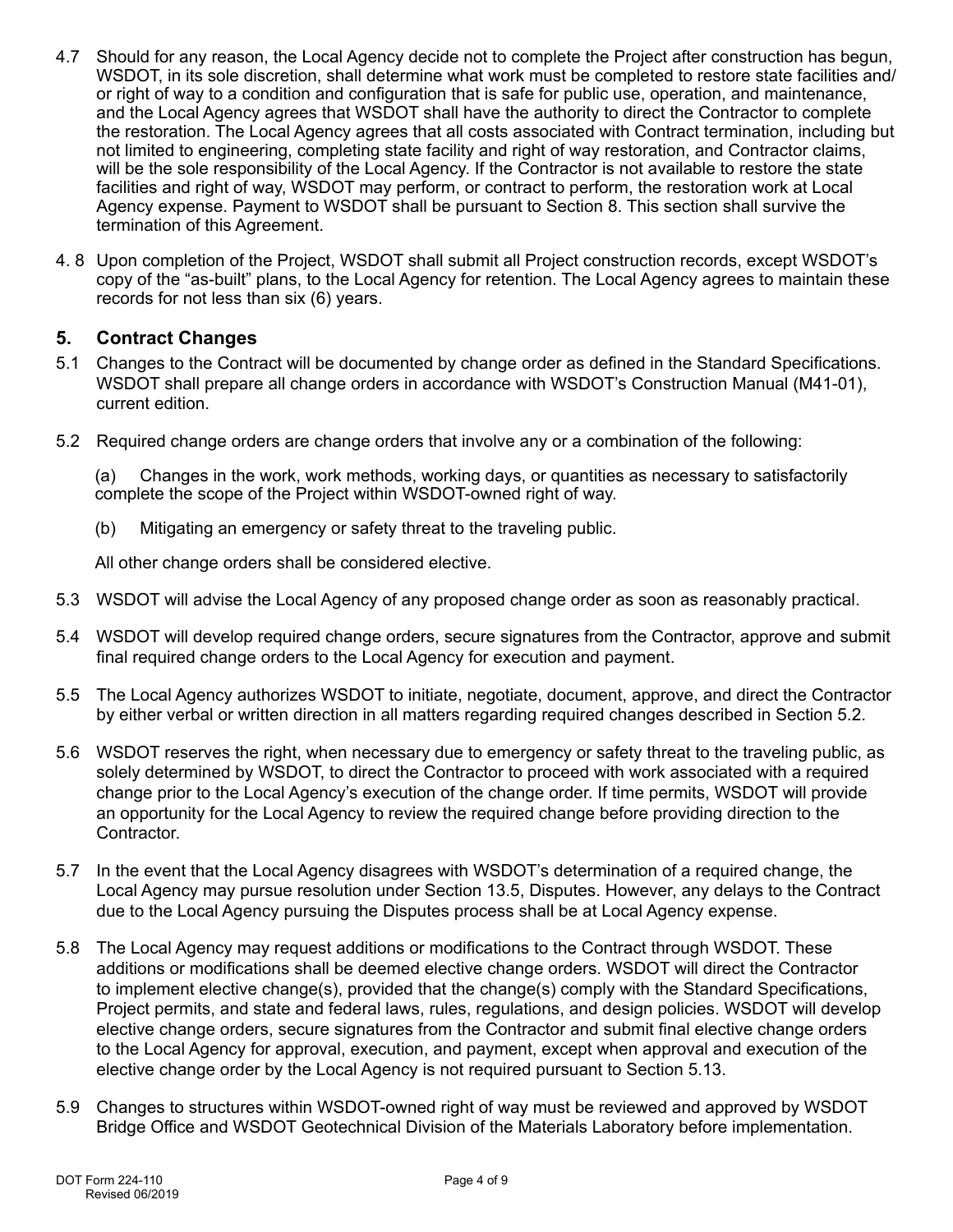- 5.10 Changes to electrical and intelligent transportation systems within WSDOT-owned right of way must be reviewed and approved by WSDOT Region Traffic Office before implementation.
- 5.11 WSDOT will notify the Local Agency of errors or omissions in the Contract as soon as reasonably practical. The Local Agency shall provide to WSDOT the necessary documents (PS&E) that will be incorporated into a change order; however, if both Parties agree in writing, WSDOT will produce the necessary documents at Local Agency expense.
- $\Box$  5.12 The Local Agency authorizes WSDOT to direct the Contractor to proceed with changed work prior to consultation with the Local Agency when WSDOT deems it necessary to avoid exposure to delay claims. WSDOT will consult with the Local Agency as soon as reasonably practical.

### **OR**

 $\Box$  5.13 The Local Agency authorizes WSDOT to direct the Contractor to proceed with changed work prior to consultation with the Local Agency for elective changes, each resulting in cost increases of \$ or less.

#### **6. Payments to Contractor**

- 6.1 WSDOT shall prepare summaries of the amount due to the Contractor from the Local Agency for work performed in accordance with the terms of the Contract (Progress Estimates). WSDOT shall submit monthly Progress Estimates to the Local Agency for payment by the Local Agency to the Contractor.
- 6.2 The Local Agency agrees that it shall be solely responsible for all costs associated with the Local Agency's Project. The Local Agency further agrees that WSDOT shall have no liability or responsibility for payment of any or all Project Contractor or subcontractor costs, including material costs and the costs of required and/or elective change orders, or costs associated with Contractor claims and/or delays attributable to failure of performance by the Local Agency.
- 6.3 The Local Agency shall at all times indemnify and hold harmless WSDOT from all claims for labor or materials in connection with the Project located on WSDOT-owned right of way, and from the cost of defending against such claims, including attorney fees. In the event a lien is filed upon WSDOT-owned right of way, the Local Agency shall (1) Record a valid Release of Lien; (2) Deposit sufficient cash with WSDOT to cover the amount of the claim on the lien in question and authorize payment to the extent of said deposit to any subsequent judgment holder that may arise as a matter of public record from litigation with regard to lien holder claim; or (3) Procure and record a bond which releases WSDOT-owned right of way from the claim of the lien and from any action brought to foreclose the lien.

### **7. Project Acceptance**

- 7.1 Prior to acceptance of the Project and WSDOT's construction administration, WSDOT and the Local Agency will perform a joint final inspection of the Project. The Local Agency agrees, upon satisfactory completion of the Project by its Contractor and receipt of a "Notice of Physical Completion," as determined by WSDOT, to deliver a letter of acceptance of the Project and WSDOT's construction administration which shall include a release of WSDOT from all future claims or demands, except from those resulting from the negligent performance of WSDOT's construction administration under this Agreement.
- 7.2 If a letter of acceptance of the Project is not received by WSDOT within sixty (60) calendar days following delivery of a "Notice of Physical Completion" of the Project to the Local Agency, the Project and WSDOT's construction administration shall be considered accepted by the Local Agency and WSDOT shall be released from all future claims or demands, except from those resulting from the negligent performance of WSDOT's construction administration under this Agreement.
- 7.3 The Local Agency may withhold its acceptance of the Project and WSDOT's construction administration by submitting written notification to WSDOT within sixty (60) calendar days following "Notice of Physical Completion" of the Project. This notification shall include the reason(s) for withholding the acceptance. The Parties shall then work together to resolve the outstanding issues identified in the Local Agency's written notification. Upon resolution of the outstanding issues, the Local Agency will promptly deliver the letter of acceptance to WSDOT.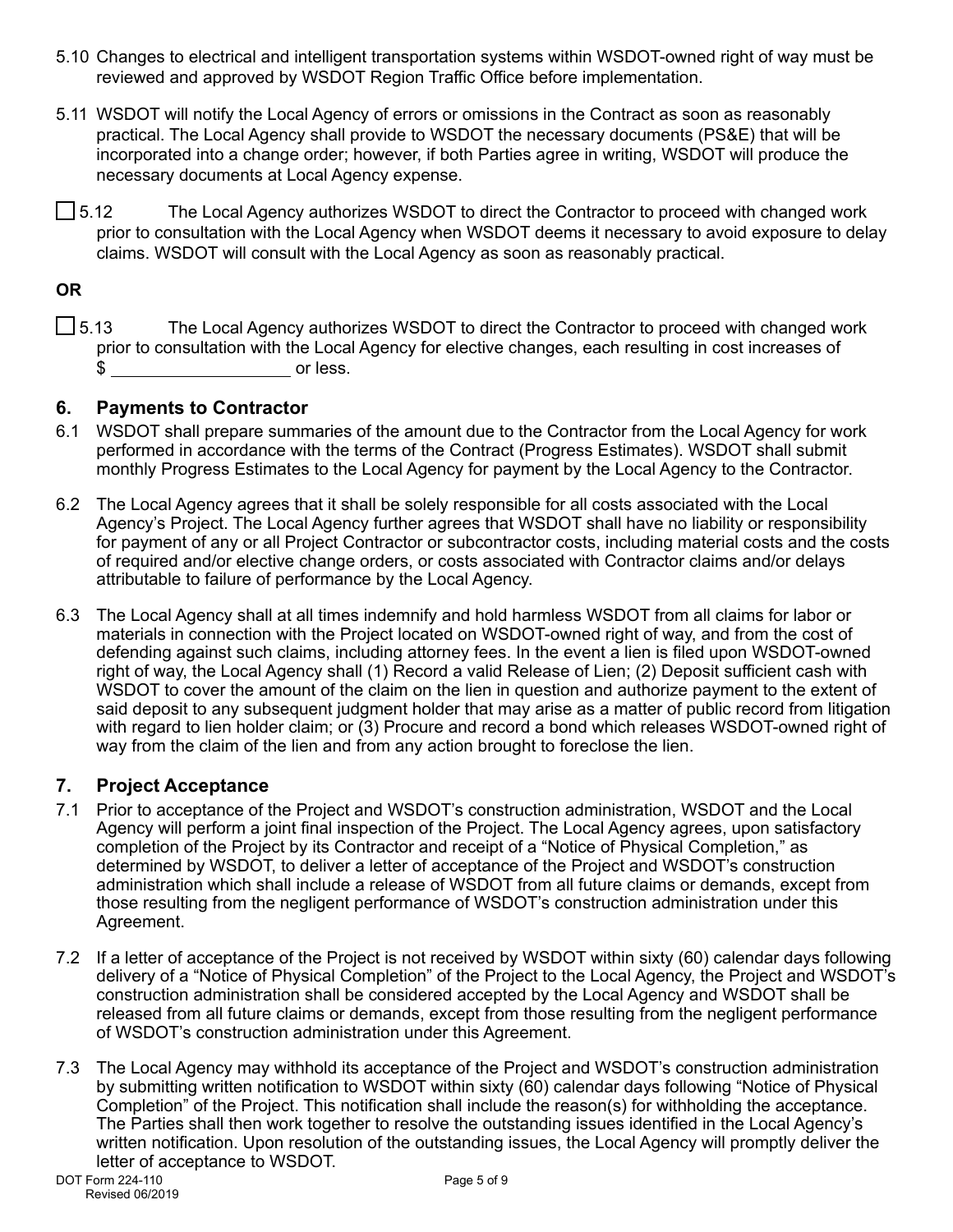## **8. Payment to WSDOT**

- 8.1 The Local Agency, in consideration of the faithful performance of WSDOT's construction administration and Services provided by WSDOT as described in this Agreement, agrees to reimburse WSDOT for its actual direct and related indirect costs. A cost estimate for WSDOT's construction administration and Services is provided as Exhibit A.
- 8.2 If the Parties have a reciprocal overhead agreement in place effective as of the execution date of this Agreement, WSDOT's overhead rate will not be charged. In this event, WSDOT will only invoice for actual direct salary and direct non-salary costs for WSDOT's construction administration and Services.
- 8.3 WSDOT shall submit monthly invoices to the Local Agency after construction administration and Services have been performed and a final invoice after acceptance of the Project and WSDOT's construction administration. The Local Agency agrees to make payments within thirty (30) calendar days of receipt of a WSDOT invoice. These payments are not to be more frequent than one (1) per month. If the Local Agency objects to all or any portion of any invoice, it shall notify WSDOT in writing of the same within fifteen (15) calendar days from the date of receipt and shall pay that portion of the invoice not in dispute. The Parties shall immediately make every effort to settle the disputed portion of the invoice.
- 8.4 A payment for WSDOT's construction administration and Services will not constitute agreement as to the appropriateness of any item, and at the time of final invoice, the Parties will resolve any discrepancies.
- 8.5 INCREASE IN COST: In the event unforeseen conditions require an increase in cost for WSDOT's construction administration and Services by more than twenty-five (25) percent above the cost estimate in Exhibit A, the Parties must negotiate and execute a written amendment to this Agreement addressing said increase prior to WSDOT performing any construction administration or Services in excess of said amount.

# **9. Right of Entry**

- 9.1 The Local Agency hereby grants to WSDOT, its employees, and authorized agents, a right of entry upon all land in which the Local Agency has an interest for WSDOT to perform construction administration and Services under this Agreement.
- 9.2 WSDOT hereby grants to the Local Agency, its employees, authorized agents, contractors and subcontractors a right of entry upon state-owned right of way for the Local Agency to provide inspection and to construct the Project.
- 9.3 Where applicable, the Local Agency hereby grants to WSDOT, its employees, and authorized agents, a right of entry upon all land in which the Local Agency has an interest for WSDOT to operate, maintain, and/or reconstruct signal loop detectors and appurtenances for signals belonging to WSDOT, if any, that are constructed as part of the Project and located within the Local Agency's right of way. The terms of this section shall survive the termination of this Agreement.

### **10. Claims**

- 10.1 Contractor Claims for Additional Payment: In the event the Contractor makes a claim for additional payment associated with the Project work, WSDOT will immediately notify the Local Agency of such claim. WSDOT shall provide a written recommendation to the Local Agency regarding resolution of Contractor claims. The Local Agency agrees to defend such claims at its sole cost and expense. WSDOT will cooperate with the Local Agency in the Local Agency's defense of the claim. The Local Agency shall reimburse any WSDOT costs incurred in providing such assistance, including reasonable attorneys' fees, pursuant to Section 8.
- 10.2 Third Party Claims for Damages Post Project Acceptance: After Project acceptance, in the event of claims for damages or loss attributable to bodily injury, sickness, death, or injury to or destruction of property that occurs because of the Project located on Local Agency or WSDOT-owned right of way, the Party owning the right of way shall defend such claims and hold harmless the other Party, and the other Party shall not be obligated to pay any such claim or the cost of defense. Nothing in this section, however, shall remove from the Parties any responsibilities defined by the current laws of the state of Washington or from any liabilities for damages caused by the Party's own negligent acts or omissions. The provisions of this section shall survive the termination of this Agreement.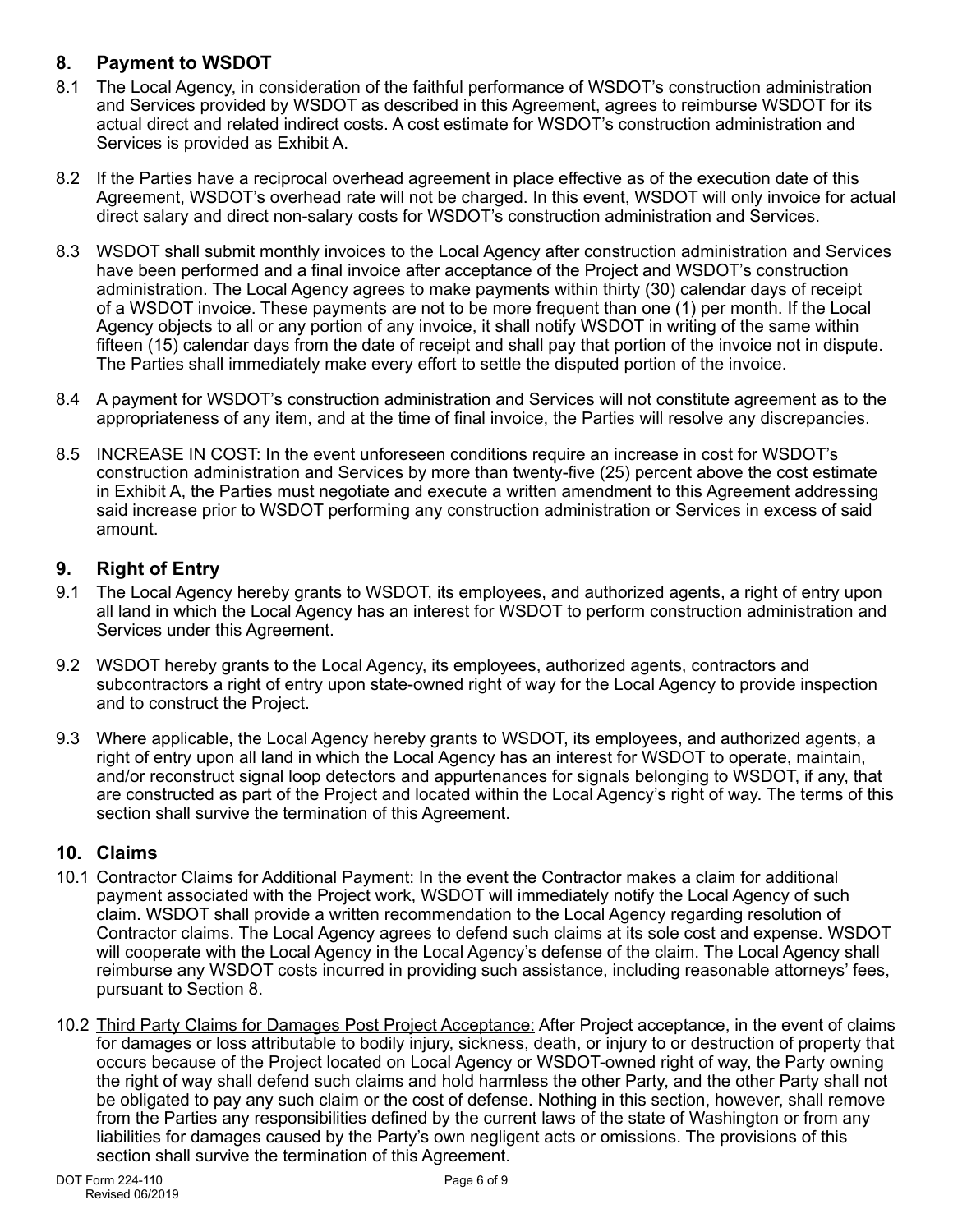## **11. Damage to the Project During Construction**

- 11.1. The Local Agency authorizes WSDOT to direct the Local Agency's Contractor to repair all third party damage to the Project during construction.
- 11.2 The Local Agency agrees to be responsible for all costs associated with said third party damage and for collecting such costs from the third party.
- 11.3 WSDOT will document the third party damage by required change order and cooperate with the Local Agency in identifying, if possible, the third party. WSDOT will also separately document and invoice the Local Agency for WSDOT's costs associated with third party damage. WSDOT costs shall be reimbursed pursuant to Section 8.

#### **12. Ownership, Operation and Maintenance**

- 12.1 Upon acceptance of the Project as provided in Section 7, the Local Agency shall be the sole owner of that portion of the Project located within the Local Agency's right of way, and the Local Agency shall be solely responsible for all future operation and maintenance of the Project located within the Local Agency's right of way at its sole cost, without expense or cost to WSDOT, except for any improvements made pursuant to Section 9.3.
- 12.2 Upon acceptance of the Project as provided in Section 7, WSDOT shall be the sole owner of that portion of the Project located within state-owned right of way, and WSDOT shall be solely responsible for all future operation and maintenance of the Project located within state-owned right of way at its sole cost, without expense or cost to the Local Agency. However, if the Local Agency has obtained or is required to obtain an air space lease, cooperative agreement, or maintenance agreement from WSDOT to own, operate, or maintain a portion of the Project located within WSDOT-owned right of way, the terms of the air space lease, cooperative agreement, or maintenance agreement will control for those specified portions of the Project.
- 12.3 Section 12 shall survive the termination of this Agreement.

#### **13. General Provisions**

- 13.1 Amendment: This Agreement may be amended or modified only by the mutual agreement of the Parties. Such amendments or modifications shall not be binding unless they are in writing and signed by persons authorized to bind each of the Parties.
- 13.2 Termination: The Local Agency may terminate this Agreement upon written notice to WSDOT. WSDOT may terminate this Agreement only with the written concurrence of the Local Agency.
	- 13.2.1 If this Agreement is terminated prior to the fulfillment of the terms stated herein, the Local Agency agrees to reimburse WSDOT for the costs WSDOT has incurred up to the date of termination, as well as the costs of non-cancelable obligations.
	- 13.2.2 Any termination of this Agreement shall not prejudice any rights or obligations accrued to the Parties prior to termination.
	- 13.2.3 Termination prior to completing the Project within WSDOT-owned right of way will terminate the right of the Local Agency to complete the Project within WSDOT-owned right of way. The Contractor will be directed by WSDOT to restore WSDOT facilities and right of way in accordance with Section 4. 7. This section shall survive the termination of this Agreement.
- 13.3 Independent Contractor: The Parties shall be deemed independent contractors for all purposes, and the employees of the Parties or any of their contractors, subcontractors, consultants, and the employees thereof, shall not in any manner be deemed to be employees of the other Party.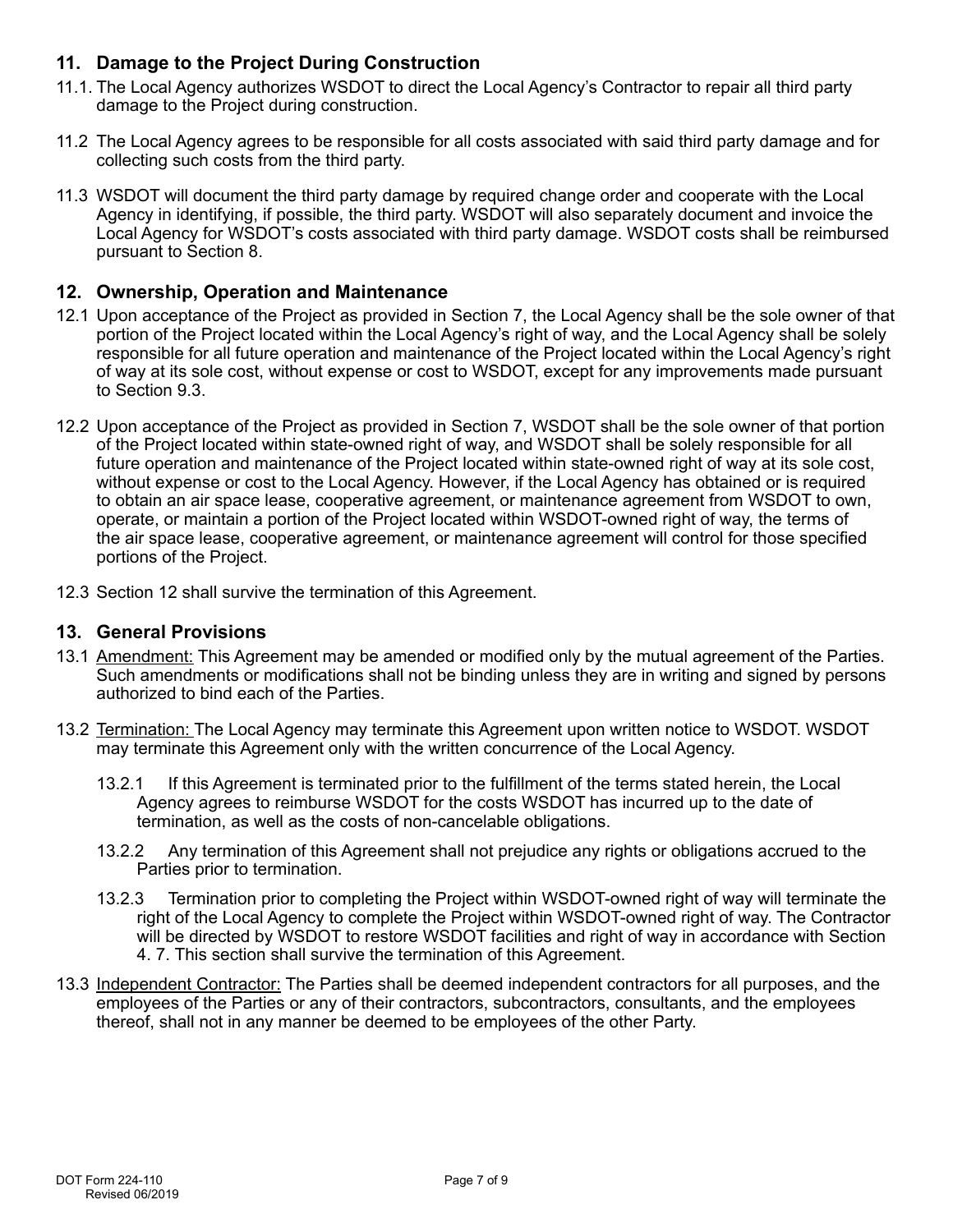#### 13.4 Indemnification:

- 13.4.1 Unless a claim falls within the provisions of Section 10.2, the Local Agency shall protect, defend, indemnify, and hold harmless WSDOT and its employees and authorized agents and/ or contractors, while acting within the scope of their employment as such, from any and all costs, claims, judgments, and/or awards of damages, arising out of, or in any way resulting from, the Local Agency's design, inspection, and construction obligations to be performed pursuant to the provisions of its Contract or as authorized under this Agreement. The Local Agency shall not be required to indemnify, defend, or save harmless WSDOT if the claim, suit, or action for injuries, death, or damages (both to persons and/or property) is caused by the negligence of WSDOT; provided that, if such claims, suits, or actions result from the concurrent negligence of (a) WSDOT, its employees or authorized agents and (b) the Local Agency, its employees, authorized agents, or contractors, or involves those actions covered by RCW 4.24.115, the indemnity provisions provided herein shall be valid and enforceable only to the extent of the negligence of each Party, its employees or authorized agents and/or contractors.
- 13.4.2 Unless the claim falls within the provisions of Section 10.2, WSDOT shall protect, defend, indemnify, and hold harmless the Local Agency and its employees and authorized agents and/ or contractors, while acting within the scope of their employment as such, from any and all costs, claims, judgments, and/or awards of damages, arising out of, or in any way resulting from, WSDOT's construction administration and Services obligations to be performed pursuant to the provisions of this Agreement. WSDOT shall not be required to indemnify, defend, or save harmless the Local Agency if the claim, suit, or action for injuries, death, or damages (both to persons and/ or property) is caused by the negligence of the Local Agency; provided that, if such claims, suits, or actions result from the concurrent negligence of (a) WSDOT, its employees or authorized agents and (b) the Local Agency, its employees, authorized agents, or contractors, or involves those actions covered by RCW 4.24.115, the indemnity provisions provided herein shall be valid and enforceable only to the extent of the negligence of each Party, its employees or authorized agents and/or contractors.
- 13.4.3 The Local Agency agrees to accept full liability for any facilities the Local Agency has provided direction to WSDOT to design and/or construct outside WSDOT-owned right of way that do not meet WSDOT standards.
- 13.4.4 Section 13.4 shall survive the termination of this Agreement.
- 13.5 Disputes: In the event that a dispute arises under this Agreement, it shall be resolved as follows: WSDOT and the Local Agency shall each appoint a member to a disputes board, these two members shall select a third board member not affiliated with either Party. The three-member board shall conduct a dispute resolution hearing that shall be informal and unrecorded. An attempt at such dispute resolution in compliance with aforesaid process shall be a prerequisite to the filing of any litigation concerning the dispute. The Parties shall equally share in the cost of the third disputes board member; however, each Party shall be responsible for its own costs and fees.
- 13.6 Venue: In the event that either Party deems it necessary to institute legal action or proceedings to enforce any right or obligation under this Agreement, the Parties agree that any such action or proceedings shall be brought in County Superior Court. Further, the Parties agree that each will be solely responsible for payment of its own attorneys fees, witness fees, and costs.
- 13.7 Audit Records: All financial records, including labor, material and equipment records in support of all WSDOT costs shall be maintained by WSDOT for a period of six (6) years from the date of termination of this Agreement. The Local Agency shall have full access to and right to examine said records during normal business hours and as often as it deems necessary, and should the Local Agency require copies of any records, it agrees to pay the costs thereof. The Parties agree that the work performed herein is subject to audit by either or both Parties and/or their designated representatives and/or WSDOT and federal government.